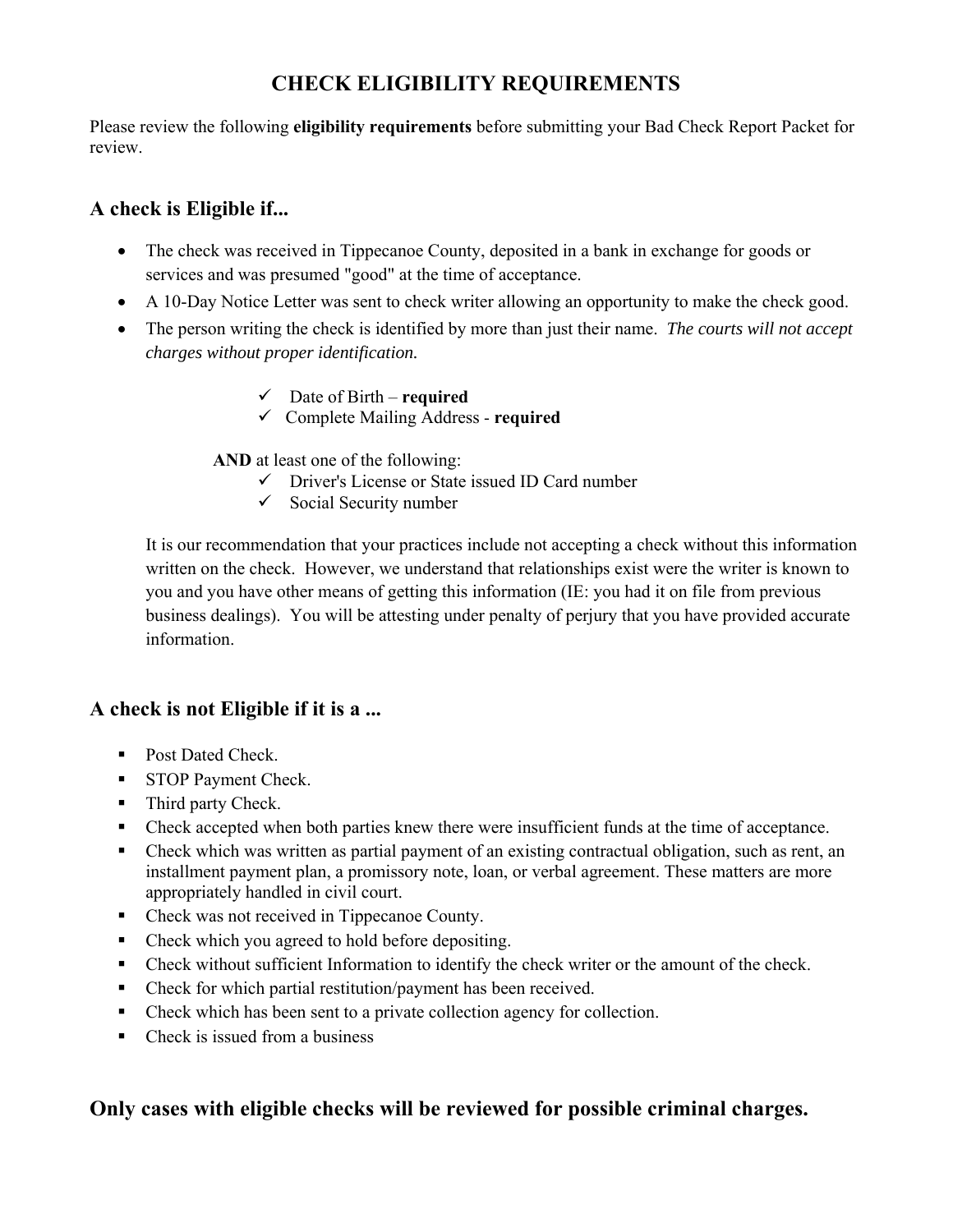# **Bad Check Recovery Process**

The following STEPS should be done before the Tippecanoe County Prosecutor's Office can take action:

### **STEP 1: CONTACT THE CHECK WRITER**

When you receive a bad check we strongly encourage you to contact the check writer personally. If the check writer offers to make restitution, inform them of the full amount you are owed. This is the amount of the check and any costs your bank charged for the returned check. We suggest that you accept only cash, a certified check, or a money order for restitution.

If the check writer fails to make restitution then the next step is to mail a Notice Letter to the check writer requesting payment within ten (10) days from the date of mailing your letter. A sample form for this Notice Letter is attached.

### **STEP 2: SEND 10 DAY NOTICE LETTER**

The Notice Letter must be sent by Certified Mail with a Return Receipt Requested. You need a certified Notice letter for each check. The Notice Letter should be sent to the address printed on the check or the address given by the person in writing to the payee at the time the check was delivered.

If the check writer does not pay restitution within ten days of your Notice Letter, you may complete a Bad Check Report and forward it to our office. Before the State can file a criminal charge, a deputy prosecutor must review and find that each and every element of Check Deception, a Class A Misdemeanor under Indiana Code 35-43-5-5, can be proven beyond a reasonable doubt.

If you are unable to provide all of the information requested, the State cannot file a criminal charge. **Review the requirements carefully!** 

### **STEP 3: COMPLETE THE BAD CHECK REPORT:**

### **The Bad Check Report Packet must include:**

- Completed **Bad Check Complaint Form** (3 pages).
- The original Bad Check or a Bank Certified Copy. (Photo copies will not be accepted.)
- The Bank Notice of a service charge for the return of the check, if any.
- A copy of the 10 Day Notice Letter that you mailed. However, if the letter was returned, then you must include the **UNOPENED** letter. It is important that the returned envelope remain sealed.
- The original white receipt for Certified Mail and the green Return Receipt from the Post Office.
- A DVD/CDR/Thumb Drive containing copies of any photographs or video recorded at the time the check was presented and accepted. The media will not be returned.
- The signed **Affidavit in Support of Probable Cause Form**.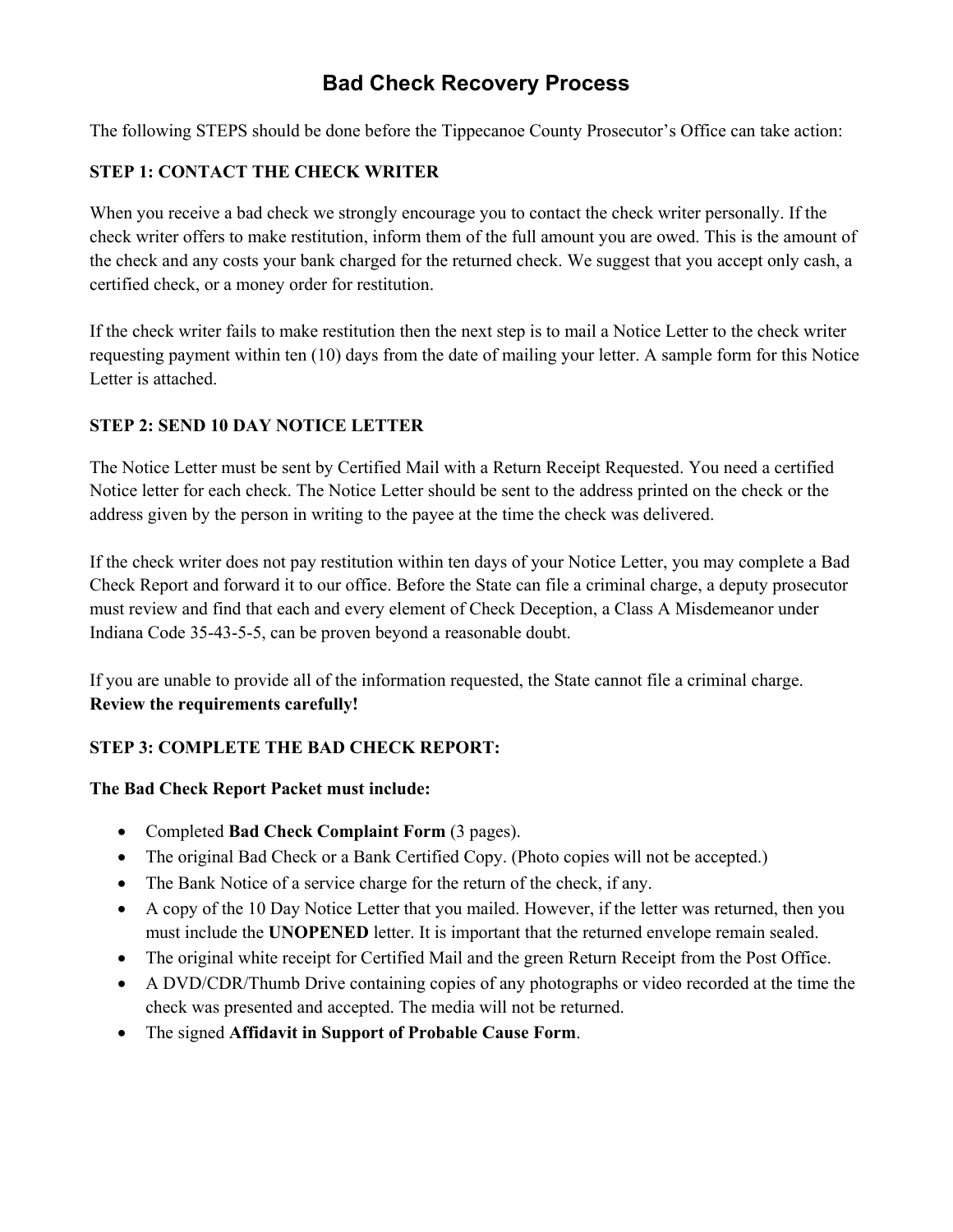# **Additional Information**

#### **You should retain copies of all materials which you send to our office for your records.**

When we receive the Bad Check Report it will be reviewed to determine if a criminal charge can be filed. This process may take several weeks. During this period you may be contacted for additional information by a staff member.

Based upon the attorney's review, we may send a letter advising first time offenders that they can avoid prosecution by making immediate restitution for the check. Or we may immediately file the case if we have seen the individual before. However we proceed, you will receive a copy of the action we take.

If we send a letter to the check writer please notify our office immediately if you receive restitution for the bad check so that we can close our file on this matter. Remember to be careful about accepting a partial payment as a partial payment prevents us from prosecuting the individual check writer.

You will be attesting on paper and possibly in court that the information you are providing is true and accurate. You should not guess or speculate as to things you do not know as it will diminish your credibility and truthfulness.

Send the completed Bad Check Report and all supporting documents to:

**Mail to: OR Hand Deliver to:** 

Attn: Bad Check Program 2<sup>nd</sup> Floor, Prosecutor's Office **111 n** 4<sup>th</sup> St. **111 N** 4<sup>th</sup> St. **Lafayette, IN 47901 Lafayette, IN 47901**

**Tippecanoe County Prosecutor's Office Tippecanoe County Office Building Extension**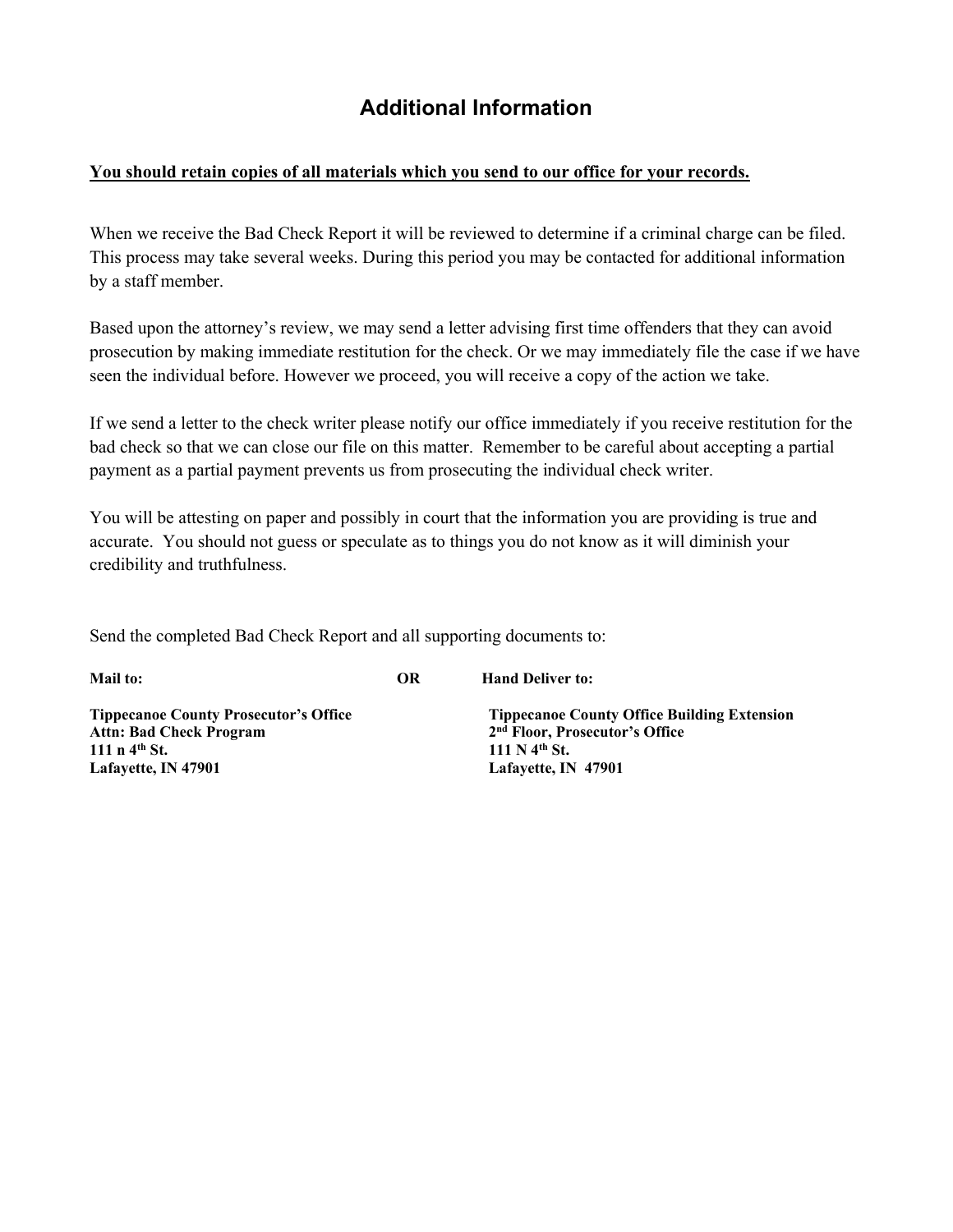## **BAD CHECK COMPLAINT FORM**

The following form must be completely filled out for each check submitted to the prosecuting attorney's office. Each blank must be answered. If the answer is not known, write "unknown" or "none." The person (whether individual, partnership, company, corporation, etc.) receiving the check is known as the complainant. This form must be signed by the complainant receiving the check or his authorized agent.

### **1. Complainant/Victim Information** (Individual/Business Entity Accepting the Check)

|                                                                                 | 2. Suspect Information: (Individual who presented the Bad Check)                                                                                                                                                                                                                                                                                                  |
|---------------------------------------------------------------------------------|-------------------------------------------------------------------------------------------------------------------------------------------------------------------------------------------------------------------------------------------------------------------------------------------------------------------------------------------------------------------|
|                                                                                 |                                                                                                                                                                                                                                                                                                                                                                   |
|                                                                                 |                                                                                                                                                                                                                                                                                                                                                                   |
|                                                                                 | 3. How was Suspect identified? Check all that apply and give details.                                                                                                                                                                                                                                                                                             |
|                                                                                 | ( $\Box$ ) License/ID #: State $\Box$ State State State State $\Box$ Nerbal ( $\Box$ )Card ( $\Box$ )Office Record                                                                                                                                                                                                                                                |
|                                                                                 |                                                                                                                                                                                                                                                                                                                                                                   |
|                                                                                 | (D) Suspect previously known to Complainant or Witnesses? How?                                                                                                                                                                                                                                                                                                    |
|                                                                                 | Were previous check(s) dishonored by the bank when presented? $\Box$ , If so give<br><b>4. Payer #2 Information</b> (i.e. two people signed the check) $\Box$ Check if Not Present<br>Name:                                                                                                                                                                       |
|                                                                                 |                                                                                                                                                                                                                                                                                                                                                                   |
|                                                                                 |                                                                                                                                                                                                                                                                                                                                                                   |
| $( )$ Date of birth: $\qquad \qquad$<br>) License/ID #:<br>) Social Security #: | 5. How was Payer #2 identified? If applicable, check all that apply and give details.<br>State ___ (D)Verbal (D)Card (D)Office Record<br>(□Verbal (□Card □Office Record<br><u> 1989 - Johann John Stein, marwolaeth a bhannaich an t-Amhair an t-Amhair an t-Amhair an t-Amhair an t-Amhair a</u><br>) Suspect previously known to Complainant or Witnesses? How? |
|                                                                                 | ) Photographic or Video Surveillance? Please Provide Copy and Maintain Original.                                                                                                                                                                                                                                                                                  |
|                                                                                 | ) Suspect has given any check(s) to the complainant before. Describe:                                                                                                                                                                                                                                                                                             |
| details:                                                                        | Were previous check(s) dishonored by the bank when presented? $\Box$ , If so give                                                                                                                                                                                                                                                                                 |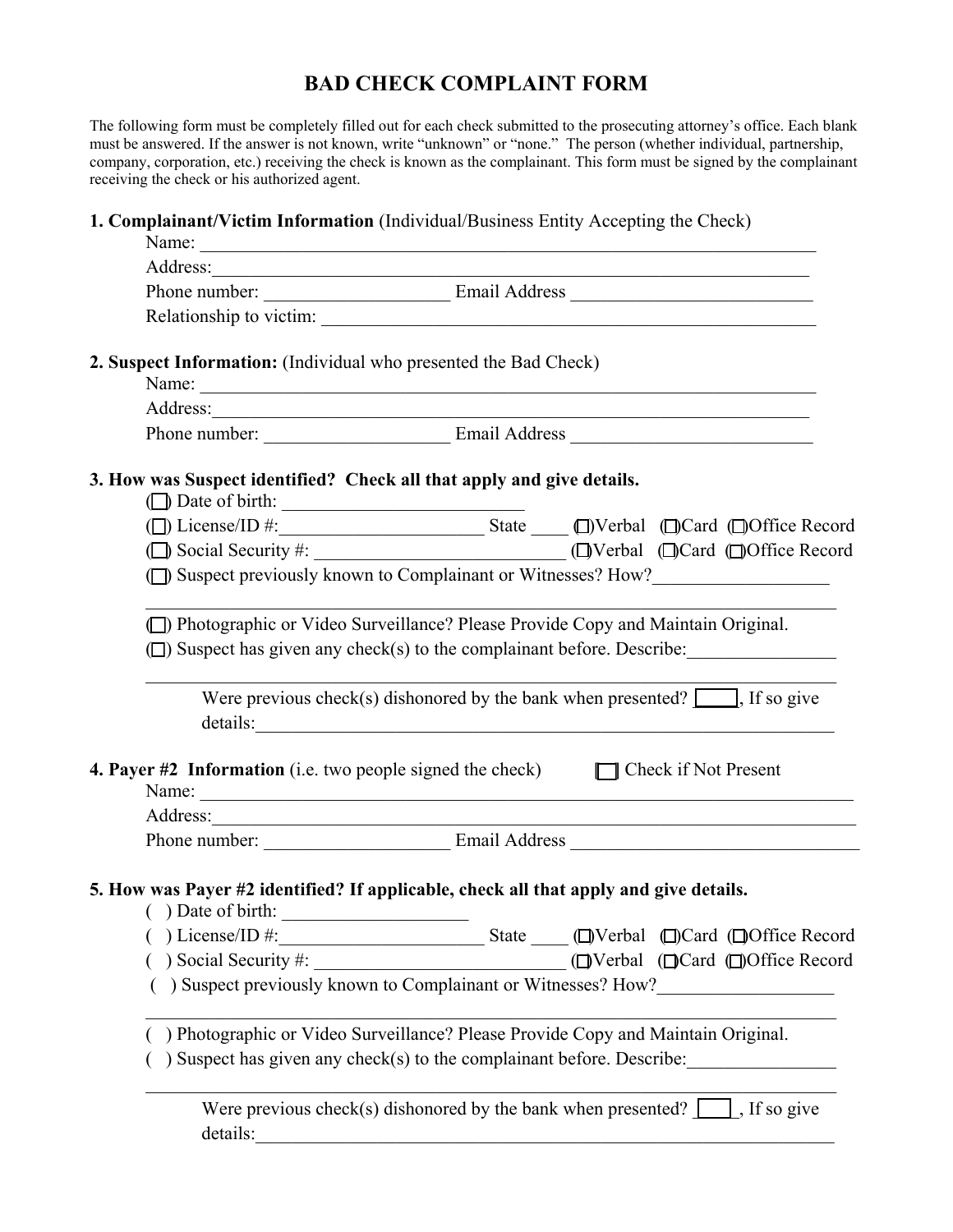### **6. Additional Witnesses**

|                                            | Address: <u>and a series of the series of the series of the series of the series of the series of the series of the series of the series of the series of the series of the series of the series of the series of the series of </u> |
|--------------------------------------------|--------------------------------------------------------------------------------------------------------------------------------------------------------------------------------------------------------------------------------------|
|                                            |                                                                                                                                                                                                                                      |
|                                            |                                                                                                                                                                                                                                      |
| Can Identify Suspect: (D)Yes (D)No         |                                                                                                                                                                                                                                      |
|                                            | Photo/Video Foundation Witnesses: Individuals/Employees who copied the photos/video                                                                                                                                                  |
|                                            | Address:                                                                                                                                                                                                                             |
|                                            | Phone number: Email Address Email Address                                                                                                                                                                                            |
|                                            |                                                                                                                                                                                                                                      |
| Can Identify Suspect: (D)Yes (D)No         |                                                                                                                                                                                                                                      |
|                                            |                                                                                                                                                                                                                                      |
|                                            |                                                                                                                                                                                                                                      |
|                                            |                                                                                                                                                                                                                                      |
| Can Identify Suspect: $\Box$ Yes $\Box$ No |                                                                                                                                                                                                                                      |
| 7. Check Information                       |                                                                                                                                                                                                                                      |
|                                            |                                                                                                                                                                                                                                      |
|                                            |                                                                                                                                                                                                                                      |
|                                            |                                                                                                                                                                                                                                      |
| Account number:                            |                                                                                                                                                                                                                                      |
| Name of Bank/Credit Union:                 |                                                                                                                                                                                                                                      |
|                                            |                                                                                                                                                                                                                                      |
|                                            | Date first presented to Bank/Credit Union for payment:<br>Reason check was refused by Bank/Credit Union: _________________________________                                                                                           |

I swear or affirm under penalty of perjury as specified by IC 35-44-2-1, that the above information is true to the best of my knowledge and belief. I will testify in court whether the check is ultimately made good (by payment) or not.

COMPLAINANT/VICTIM *(Signature)*

*Printed Name*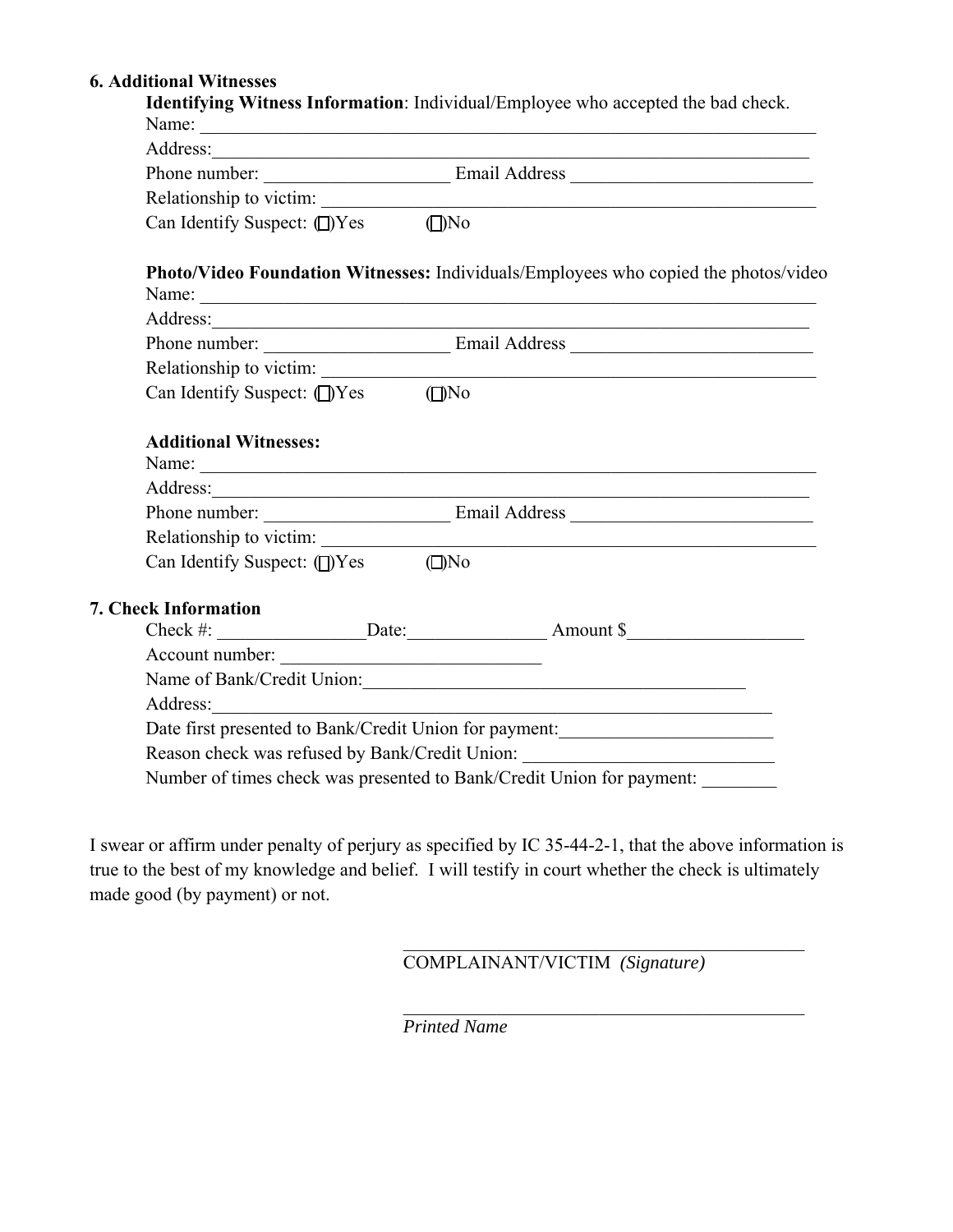| <b>STATE OF INDIANA</b>     | $)$ SS: | IN THE SUPERIOR COURT 5                                             |
|-----------------------------|---------|---------------------------------------------------------------------|
| <b>COUNTY OF TIPPECANOE</b> |         | OF TIPPECANOE COUNTY                                                |
| <b>STATE OF INDIANA</b>     |         | <b>CAUSE #79D05</b><br>(Leave Blank)                                |
| V.                          |         |                                                                     |
| (Print name of Suspect)     |         | Complainant:<br>(Name of business or individual who received check) |

### **AFFIDAVIT TO SHOW PROBABLE CAUSE**

COMES NOW the undersigned Affiant, who first (Print Your Name)

being duly sworn upon his/her oath states:

1. Affiant is an adult person who has personal knowledge and is competent to testify as to the matters stated herein.

2. Affiant is the individual, or the authorized representative of that business, located in Tippecanoe County, Indiana, known as \_\_\_\_\_\_\_\_\_\_\_\_\_\_\_\_\_\_\_\_\_\_\_\_\_\_\_\_\_\_\_\_\_\_\_\_\_\_\_\_\_\_\_\_\_\_\_\_\_\_\_\_\_\_\_\_\_\_\_. (Print name of business or individual who received check)

| 3. On                | 20                                                            | (Affiant or authorized)    |
|----------------------|---------------------------------------------------------------|----------------------------|
| (Date of check)      | (Print Name of individual/employee who accepted the check)    |                            |
|                      | Representative of Affiant) accepted from                      | who presented              |
|                      | (Print name of Suspect)                                       |                            |
| check #              | drawn upon Account $#$                                        | of the following financial |
| institution, to wit: |                                                               |                            |
|                      | (Print the name of the Bank, Credit Union, etc. on the check) |                            |

4. Said check was deposited by said individual or business and was returned by said drawee bank, for 4. Said check was  $x_1 = 1$ <br>the reason stated on such check, to wit: <u>Check was returned: NSF, Closed Account, etc.</u>)

5. A letter was sent to the Defendant on  $\frac{1}{(Date)}$ , 201 by certified mail, RRR, Receipt # \_\_\_\_\_\_\_\_\_\_\_\_\_\_\_\_\_\_\_\_\_\_\_\_\_\_, notifying them that said check was not honored and requesting payment within ten (10) days. Copies of the letter and receipt are attached.

6. The check amount was not paid within the 10 day period.

Affiant does swear or affirm under penalty of perjury as specified by IC 35-44-2-1, that the foregoing statements are true to the best of Affiant's knowledge and belief.

Date **Date Contract Affiant Signature**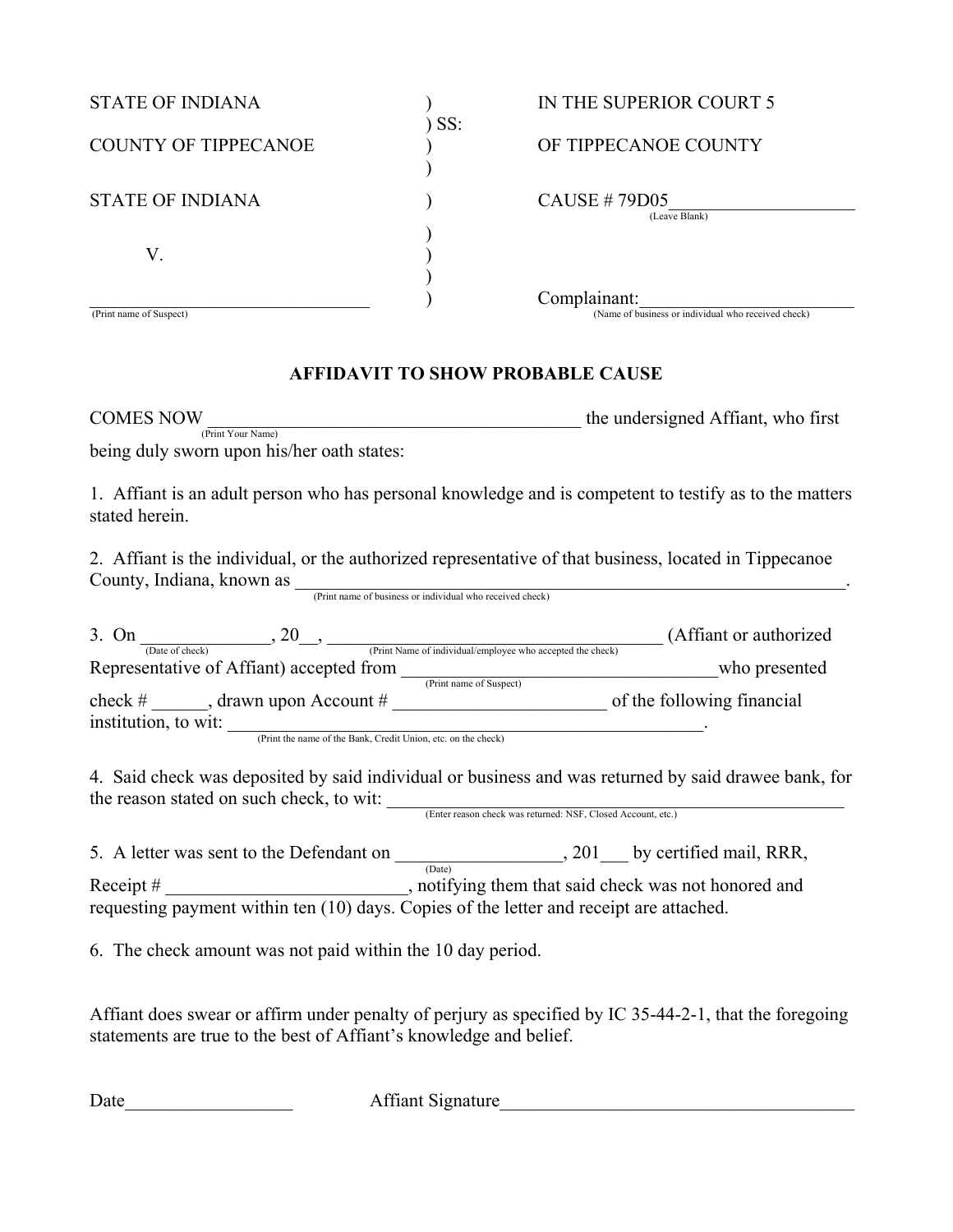| <b>STATE OF INDIANA</b>     |       | IN THE SUPERIOR COURT 5 |
|-----------------------------|-------|-------------------------|
|                             | ) SS: |                         |
| <b>COUNTY OF TIPPECANOE</b> |       | OF TIPPECANOE COUNTY    |
|                             |       |                         |
| <b>STATE OF INDIANA</b>     |       |                         |
|                             |       |                         |
| V.                          |       | CAUSE NO.79D05-         |
|                             |       |                         |
| (Print name of Suspect)     |       |                         |
| Address:                    |       |                         |
| City, State:                |       |                         |
| Suspect Date of Birth:      |       |                         |
| () License $#$ () SSN:      |       |                         |

#### **Information of Check Deception**

I.C. 35-43-5-5 (Class A Misdemeanor)

 The Prosecuting Attorney for the Twenty-third Judicial Circuit of the State of Indiana informs that:

 On or about the \_\_\_\_\_\_\_\_\_\_\_\_\_\_\_\_\_\_\_, 20\_\_\_ in Tippecanoe County, State of Indiana, (Date of check) \_\_\_\_\_\_\_\_\_\_\_\_\_\_\_\_\_\_\_\_\_\_\_\_\_, did knowingly and intentionally issue or deliver a check, draft, or an (Print name of suspect)

order on a credit institution, to wit:  $\frac{1}{(Print name of Bank, Credit Union, etc. on the check)}$ , for the payment of or to

acquire money or other property, knowing that it will not be paid or honored by the credit institution upon presentment in the usual course of business.

 All of which is contrary to the form of the statute in such cases made and provided and against the peace and dignity of the State of Indiana.

> PATRICK HARRINGTON Prosecuting Attorney for the 23rd Judicial Circuit

 $BY:$ 

 Deputy Prosecuting Attorney Attorney No.

Affiant does swear or affirm, under penalty of perjury as specified by Indiana Code 35-44-2-1, that the foregoing representations are true to the best of Affiant's knowledge and belief.

Executed on  $\frac{1}{\text{Totality of } \log^3 \text{Date}}}$  (Your Signature)

STATE'S WITNESSES:

 $\overline{(\text{Your name, name of each Additional Witness from Bad Check form #6})}$